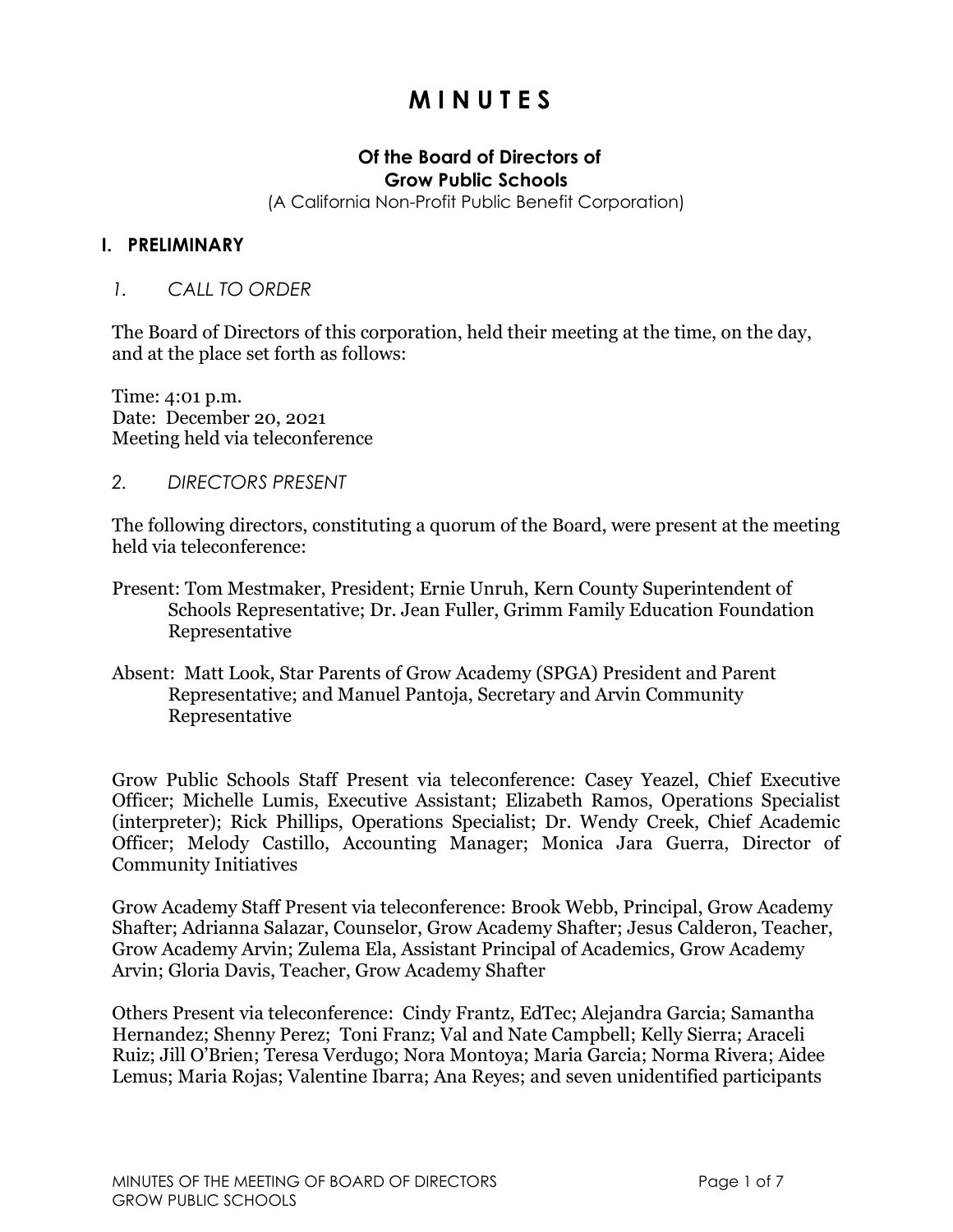## 3. *FLAG SALUTE*

## 4. APPROVAL OF AB 361 BOARD FINDING – MUST BE READ AND VOTED AT EACH TELECONFERENCE BOARD MEETING OR EVERY 30 DAYS

On a motion duly made by Ernie Unruh, seconded by Jean Fuller, and carried, the Board approved via roll call the approval of AB 361 board finding.

| <b>Board Member</b> | Yay | <b>Nay</b> | Absent   Abstain |
|---------------------|-----|------------|------------------|
| Tom Mestmaker       |     |            |                  |
| Manuel Pantoja      |     |            |                  |
| Ernie Unruh         |     |            |                  |
| Matt Look           |     |            |                  |
| Jean Fuller         |     |            |                  |

## 5. APPROVAL OF MINUTES

On a motion was made by Jean Fuller, seconded by, Ernie Unruh, and passed, to approve via roll call the minutes of the Public Hearing dated October 25, 2021.

| <b>Board Member</b>  | Yay | Nay |   | Absent   Abstain |
|----------------------|-----|-----|---|------------------|
| <b>Tom Mestmaker</b> |     |     |   |                  |
| Manuel Pantoja       |     |     | X |                  |
| Ernie Unruh          | X   |     |   |                  |
| Matt Look            |     |     |   |                  |
| Jean Fuller          |     |     |   |                  |

Resolved further, that the Secretary of the Corporation is authorized and directed to insert a copy of these certified minutes into the book of minutes of this Corporation and to see that a certified copy of these minutes is kept at the Home Office for the transaction of business of this Corporation.

Michelle Lumis, Executive Assistant, asked all participants to follow the guidelines set forth on page one of the agenda for public comment.

# **II. COMMUNICATIONS**

#### *ORAL COMMUNICATIONS – None*

#### *LEADERSHIP REPORT*

Casey Yeazel shared the COVID-19 update and impact on staff and students, along with the impacted program priorities of COVID-19. There have been no new COVID cases in the last two weeks.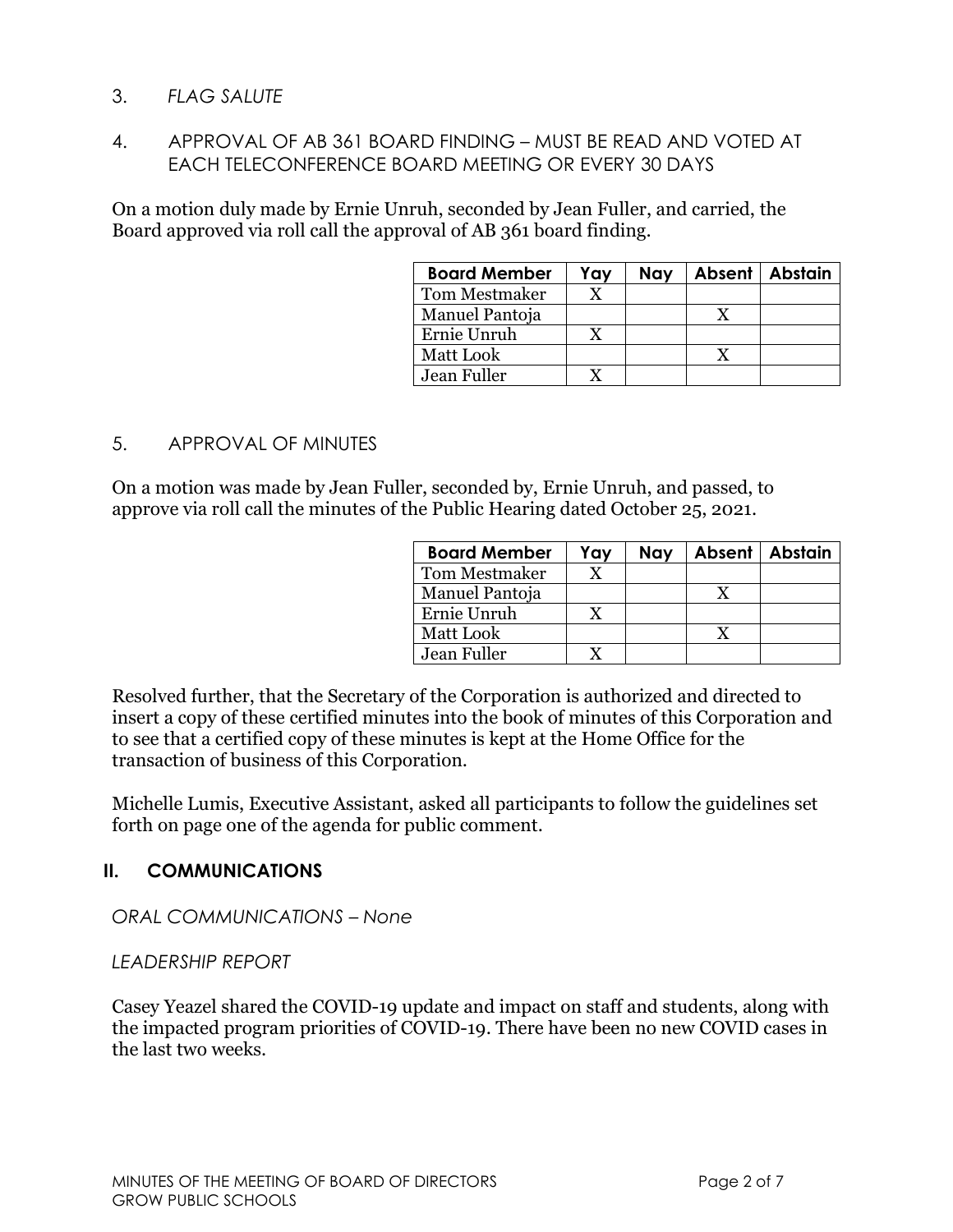The 2021 Fiscal Audit of Grimmway Schools is complete, and auditors Clifton, Larson, Allen (CLA) reported no findings of noncompliance. A special note of appreciation for the work of Michelle Lumis and Accounting Manager Melody Castillo, for their relentless dedication to ensuring that everyone in the GPS Network complies with the fiscal policies.

Casey provided the strategic growth update on the high school facilities and petition.

Casey shared an update from the Charter School Development Center Leadership conference, which was held in San Diego, December  $5<sup>th</sup> - 7<sup>th</sup>$ . Some projections of what the next 12 months might look like for charter schools in California, include: vaccine mandate for students, universal transitional kindergarten, surging state revenues, Expanded Learning Opportunities Program, Community School Partnership Program, and a potentially quiet legislative outlook for charter schools.

Casey provided the operations report. Weekly testing for all unvaccinated staff began last month. All staff will be tested after Winter break, regardless of vaccination status.

Dr. Wendy Creek, Chief Academic Officer, shared student-instructor/staff ratios for each school site. She shared a PowerPoint presentation on the Educator Effectiveness Grants for GA Arvin and GA Shafter. A Public Hearing was held on November 22, 2021, for public input on each site's Educator Effectiveness Grant.

Dr. Creek shared the social and emotional learning survey results, which was administered by New School Venture Fund, which utilized Kelvin Education for surveys, which were given to fourth – eighth grade scholars, over the course of two weeks in October. Surveys were created with the support and input of school site staff and surveys were differentiated by grade level. There was a 75.3% participation rate in the self-management, social awareness, emotional regulation survey and an 80.3% participation rate in the belonging, safety, engagement, diversity & inclusion survey. The results of this survey will be shared with school site teams when they return from winter break. The school site teams will engage in a planning activity facilitated by Panorama Education to help address opportunities for improvement highlighted by this data.

## *PRINCIPAL'S REPORT-Grow Academy Arvin*

Zulema Ela, Assistant Principal of Academics, shared progress on Local Control and Accountability Plan, Goal 1 -Action 11, After School Tutoring. Approximately, 100-150 students were invited to attend after school tutoring. After school tutors have varying schedules in order to ensure that a credentialed instructor will be available to provide additional academic assistance on a daily basis. After school tutoring instructors also work closely with the ASES Coordinator in order to schedule personalized learning opportunities for students enrolled within ASES. The targeted grade levels that have been afforded this expanded learning opportunity include grades 3-8.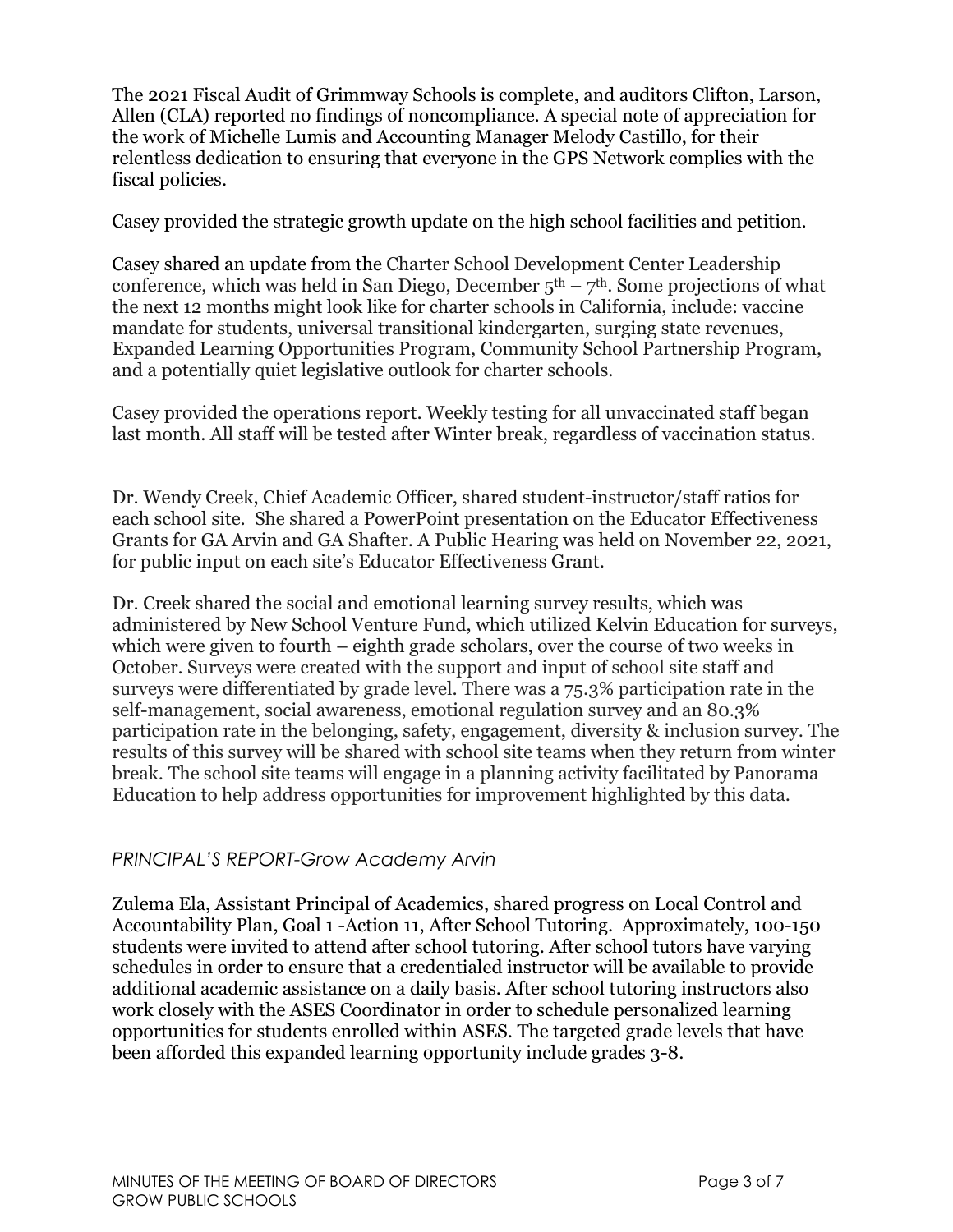Progress on LCAP Goal 3- Action 6, Extracurricular Athletics Program was shared with the board. Zulema shared On December 8th, Grow Academy Arvin middle school scholars were extremely excited to participate in the inaugural *GPS Sports Day*. This event featured both boys' and girls' volleyball as well as soccer. Students took part in competitive tryouts that lasted over several days. Both parents and staff alike expressed their joy in witnessing our Grow Public Schools scholars take part in this event. Messages of gratitude are still being received for providing such an opportunity. Many expressed how emotionally impactful it was to see "kids be kids" once again. In the most appropriate outcome possible, of the 8 trophies that were awarded, both Grow Academy Shafter and Grow Academy Arvin teams received 4 trophies. Each day since the event, either a student, parent or staff member has inquired about "*GPS Sports Day- The Sequel*."

## *PRINCIPAL'S REPORT-Grow Academy Shafter*

Brook Webb, Principal, provided an update on Local Control and Accountability Plan, Goal 2 – create collaborative partnerships with parents to improve student achievement. The GA Shafter community had the pleasure of hosting the very first "Carrot Cup" sports day invitational. This event was the brainchild of Mr. Williams. While GA Shafter hosted the event at the park adjacent to the campus, the Arvin team coordinated and scheduled the event. Brook thanked her PE team, Mr. Josh Western, Mr. Christian Serrato, and Ms. Hannah Ramirez for working with Parks and Recreation. A team of educators chalked the park and set up multiple soccer fields and volleyball courts for the tournament to occur. Parents showed up from both campuses to cheer on their scholars. Brook shared she was proud of the scholars for their sportsmanship and mature behavior. Ernie asked Brook what schools participated in the West Side League.

## *PARENT REPORT*

Samantha Hernandez, President of Parents of Grow Academy, shared the parent report. "Comet grams" were sold at school and over fourteen hundred dollars was raised. Hot chocolate was sold at the Christmas concert and the ESY is currently working on fundraising for a pizza oven.

# *FISCAL REPORT*

Cindy Franz from EdTec (back-office provider) provided the November 2021 financial update.

Cindy provided the 2020-21 audit recap, sharing the fiscal audit was clean with no findings.

For GA Arvin, Cindy shared the forecasted net income is approximately \$726,000, a \$124,000 decrease from the previous forecast.

For GA Shafter, the forecasted net income is approximately \$830,000, a \$116,000 decrease from the previous forecast.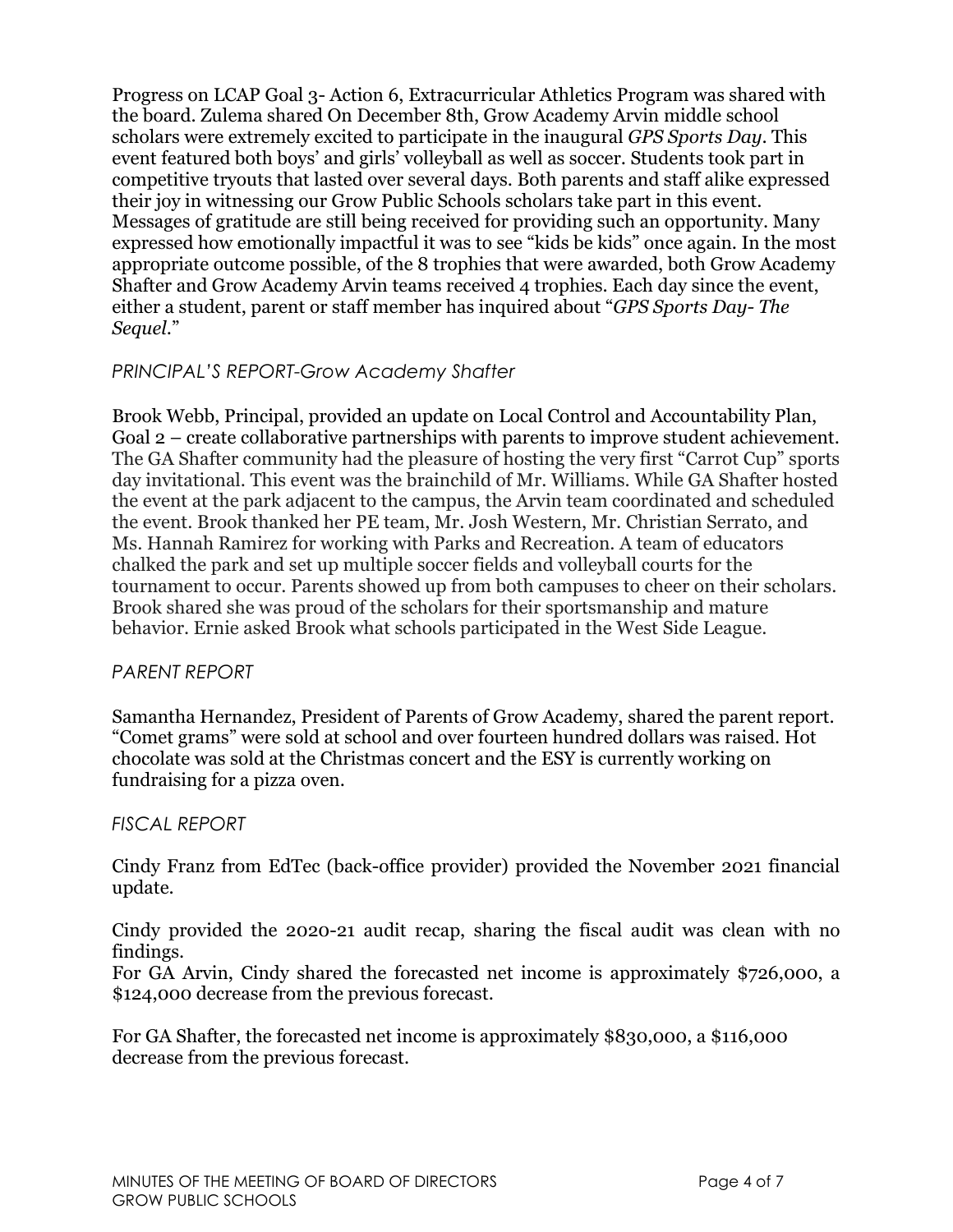For the home office, the forecasted net income is approximately \$384,000, a \$57,000 decrease from the previous forecast.

Notable changes from the prior forecast are due to staffing needs and restricted grant planning, which drove expense changes.

An intercompany loan repayment of \$200,000 is scheduled for December.

Cindy discussed each site's enrollment and attendance and the areas to watch regarding restricted revenue, attendance, and payroll.

The Expanded Learning Opportunities Grant and Program were shared, showing how the grants are similar and aimed at providing additional supplementary support. Additional one-time funding was also shared.

## **III. ACTION ITEMS**

1. The Directors were presented with the approval of the Purchase Orders and Warrants and Credit Card Register for November 2021 that were considered and discussed. On a motion duly made by Ernie Unruh, seconded by Jean Fuller, and carried, the Board approved via roll call the Purchase Orders and Warrants and Credit Card Register for November 2021.

| <b>Board Member</b>  | Yay | Nav | Absent   Abstain |
|----------------------|-----|-----|------------------|
| <b>Tom Mestmaker</b> |     |     |                  |
| Manuel Pantoja       |     |     |                  |
| Ernie Unruh          |     |     |                  |
| <b>Matt Look</b>     |     |     |                  |
| Jean Fuller          |     |     |                  |

2. The Directors were presented with the approval of  $1<sup>st</sup>$  Interim for GA Arvin and Procedures that were considered and discussed. On a motion duly made by Jean Fuller, seconded by Ernie Unruh, and carried, the Board approved via roll call the 1st Interim for GA Arvin.

| <b>Board Member</b>  | Yay | Nay | Absent   Abstain |
|----------------------|-----|-----|------------------|
| <b>Tom Mestmaker</b> |     |     |                  |
| Manuel Pantoja       |     |     |                  |
| Ernie Unruh          |     |     |                  |
| Matt Look            |     |     |                  |
| Jean Fuller          |     |     |                  |

3. The Directors were presented with the approval of 1st Interim for GA Shafter and Procedures that were considered and discussed. On a motion duly made by Ernie Unruh, seconded by Jean Fuller, and carried, the Board approved via roll call the 1st Interim for GA Shafter.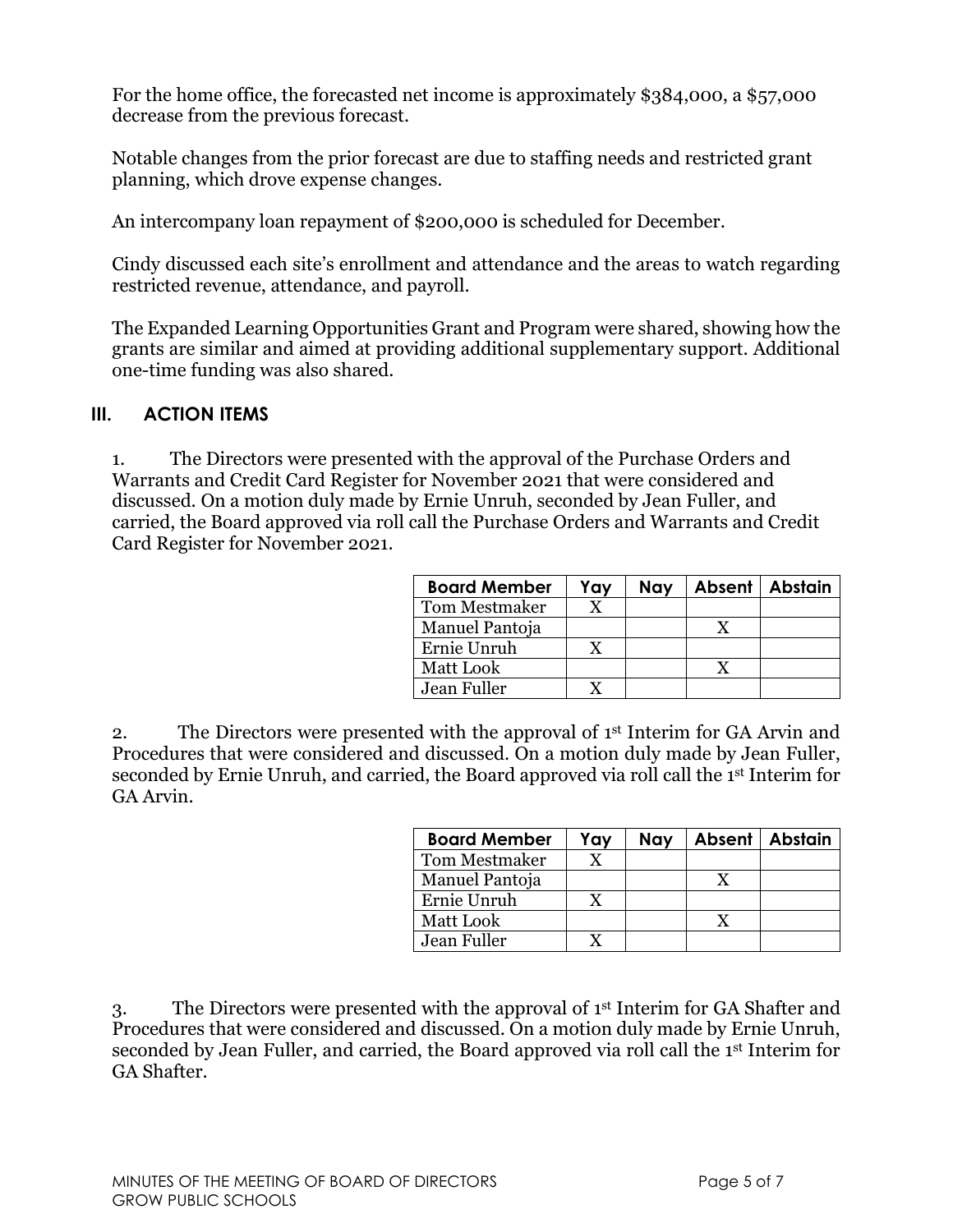| <b>Board Member</b>  | Yay | Nay | Absent   Abstain |
|----------------------|-----|-----|------------------|
| <b>Tom Mestmaker</b> |     |     |                  |
| Manuel Pantoja       |     |     |                  |
| Ernie Unruh          | X   |     |                  |
| Matt Look            |     |     |                  |
| Jean Fuller          |     |     |                  |

4. The Directors were presented with the approval of 2021-22 Amended Parent/Student Handbook that were considered and discussed. On a motion duly made by Jean Fuller, seconded by Ernie Unruh, and carried, the Board approved via roll call the 2021-22 Amended Parent/Student Handbook.

| <b>Board Member</b>  | Yay | Nay | Absent   Abstain |
|----------------------|-----|-----|------------------|
| <b>Tom Mestmaker</b> |     |     |                  |
| Manuel Pantoja       |     |     |                  |
| Ernie Unruh          |     |     |                  |
| Matt Look            |     |     |                  |
| Jean Fuller          |     |     |                  |

5. The Directors were presented with the approval of the Educator Effectiveness Block Grant for GA Arvin that were considered and discussed. On a motion duly made by Ernie Unruh, seconded by Jean Fuller, and carried, the Board approved via roll call the Educator Effectiveness Block Grant for GA Arvin.

| <b>Board Member</b>  | Yay | Nay | Absent   Abstain |
|----------------------|-----|-----|------------------|
| <b>Tom Mestmaker</b> |     |     |                  |
| Manuel Pantoja       |     |     |                  |
| Ernie Unruh          |     |     |                  |
| <b>Matt Look</b>     |     |     |                  |
| Jean Fuller          |     |     |                  |

6. The Directors were presented with the approval of Educator Effectiveness Block Grant for GA Shafter that were considered and discussed. On a motion duly made by Jean Fuller, seconded by Ernie Unruh, and carried, the Board approved via roll call Educator Effectiveness Block Grant for GA Shafter.

| <b>Board Member</b>  | Yay | Nay | Absent   Abstain |
|----------------------|-----|-----|------------------|
| <b>Tom Mestmaker</b> |     |     |                  |
| Manuel Pantoja       |     |     |                  |
| Ernie Unruh          |     |     |                  |
| Matt Look            |     |     |                  |
| Jean Fuller          |     |     |                  |